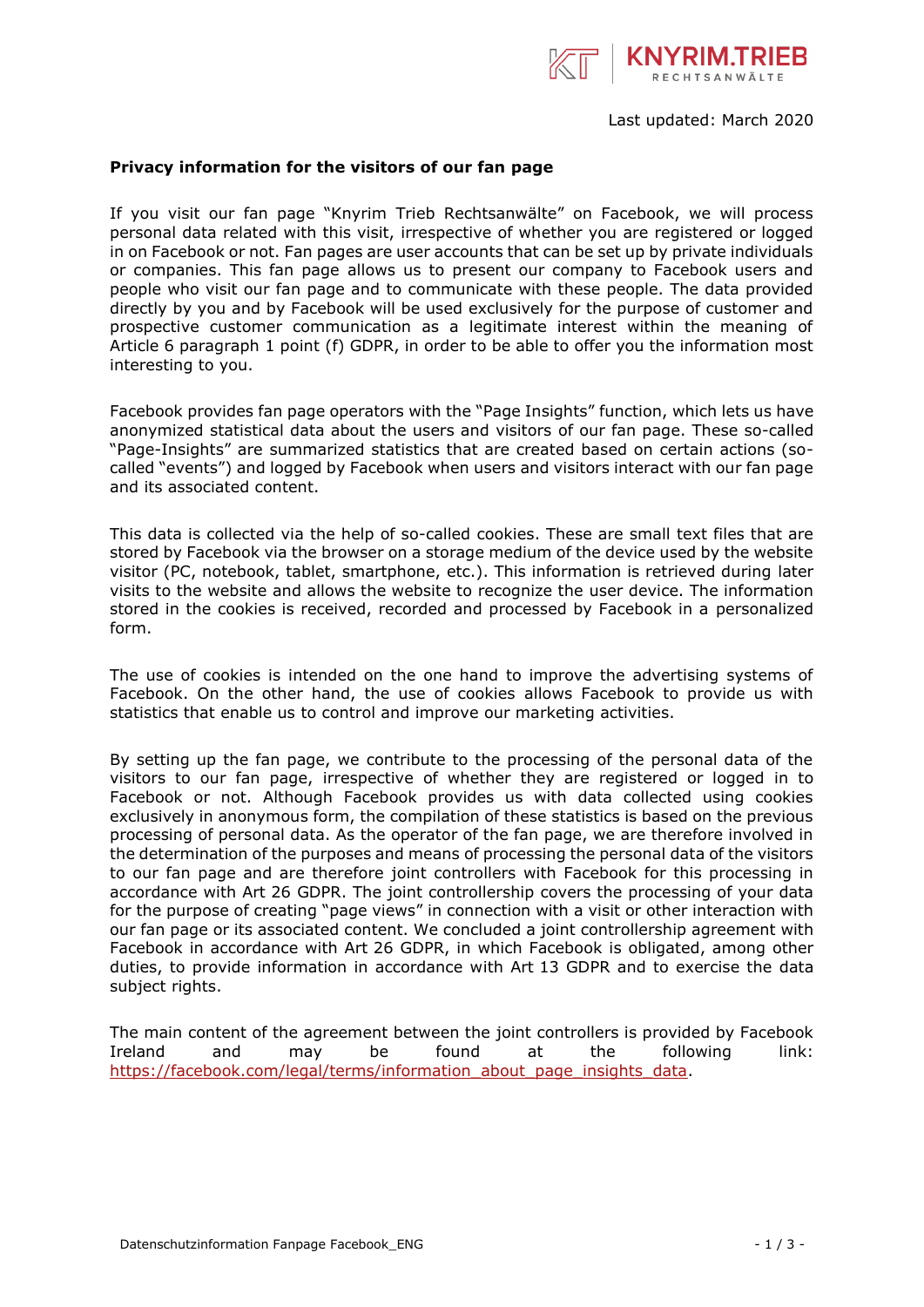

Depending on the action ("event") that triggers a log, Facebook provides us with the following categories of data in anonymous form:

## *People's actions:*

- Viewing a page, post, video, story, or other content associated with a page
- Interacting with a story
- Following or unfollowing a page
- Liking or unliking a page or post
- Recommending a page in a post or comment
- Commenting on, sharing or reacting to a page's post (including the type of reaction)
- Hiding a page's post or reporting it as spam
- Hovering over a link to a page or a page´s name or profile picture to see a preview of the page's content
- Clicking on the website, phone number, "Get Directions"- button or any other button on a page
- Having a page's event on screen, responding to an event including type of reaction, clicking on a link for event tickets
- Starting a Messenger communication with the page
- Viewing or clicking on items in page's shop

## *Information about the actions, the people taking the actions and the browsers/apps used for them such as the following:*

- Date and time of action
- Country/city (estimated from IP address or from user profile for logged in users)
- Language code (from browser's HTTP header and/or language setting)
- Age/gender group (from user profile for logged in users only)
- Previously visited websites (from browser's HTTP header)
- Whether the action was taken from a computer or mobile device (from browser´s user agent or app attributes)
- Facebook user ID (for logged in users only)

We do not have access to personal data that is processed in the context of "events", but to the summarized page views in the form of an anonymized statistical analysis. Since we do not have access to personal data, we cannot share them with third parties. For information on the legal basis of the data processing, any recipients and any transfer of your data to a third country by Facebook, please check the privacy policy [\(https://www.facebook.com/privacy/explanation\)](https://www.facebook.com/privacy/explanation) and cookie guidelines [\(https://www.facebook.com/policies/cookies/\)](https://www.facebook.com/policies/cookies/) by Facebook. Please note that we may be able to associate your profile picture with your page "Like" information for our fan page if you liked our page and have set your page likes to public.

If you are registered and logged in to Facebook, you agree to the processing of your personal data by Facebook in accordance with the corresponding terms of use and Facebook's privacy and cookie policies. We would like to point out that we have no influence on Facebook's terms of use, privacy and cookie regulations. Facebook uses cookies to determine whether you are logged in to Facebook.